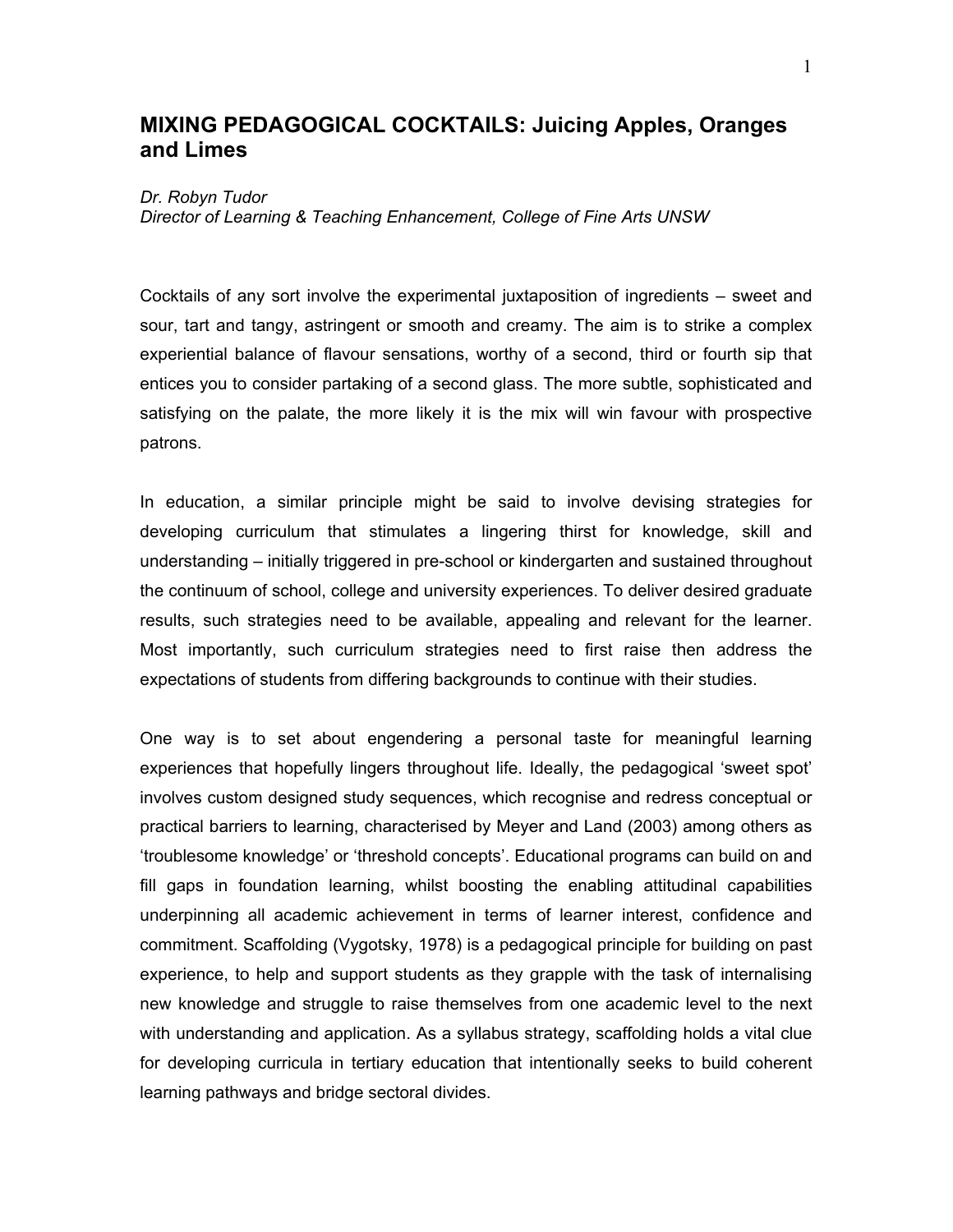This paper considers the tertiary education challenge and some associated national policy and regulatory issues for reconciling structural disjuncture between art and design curricula across Australian schools, vocational colleges and universities. It argues that in an increasingly nationalised environment, with centralised curricula governing schools and pre-packaged competencies in vocational education and training, independent pedagogical discretion to design innovative curriculum at the institutional, program or discipline level now survives only in higher education. Hence, if tertiary education has any hope of rendering sectoral barriers more permeable for low SES applicants, mature age learners and other domestic and international students, the task of generating relevant and lasting pathways rests primarily with self-accrediting universities and, to a lesser extent, non-university higher education providers.

## **Schools**

Commonwealth Government moves are well under way via the Australian Curriculum, Assessment & Reporting Authority (ACARA) to fast-track National Curriculum development mandated in all Australian schools from 2012. This long anticipated centralised 'quality standards' initiative seeks to overtly subsume current State prerogatives over K-12 course design, development and maintenance in schools. Hopes that improved national recognition would increase scope and support for creative disciplines in schools have been subverted using a carefully orchestrated stakeholder consultation strategy. For the sake of national consistency, curriculum standardisation will further distance, deskill and disenfranchise individual teachers. Ultimately, discipline experts, school authorities and communities will retain little or no direct influence over syllabus purpose, priorities, structure or content in primary, junior or senior secondary school art and design subjects.

Terms of reference for 'The Arts' national syllabus in schools presupposes a composite rather than differentiated dance, drama, media studies, music and visual arts orientation addressing supposedly 'deep' and narrow, rather than broad and diverse, coverage in any specific art form. Dr. Wesley Imms, Art Education Australia vice-president and Melbourne University coordinator of visual art education recently likened the proposal to an unpalatable 'blancmange'. COFA academic and former NSW Board of Studies inspector of creative arts Dr. Kerry Thomas suggests the national curriculum, '"dumbs down" rigour and specialised knowledge … to such an extent that it may prove unrecognisable as visual art' (Ferrari, 2010).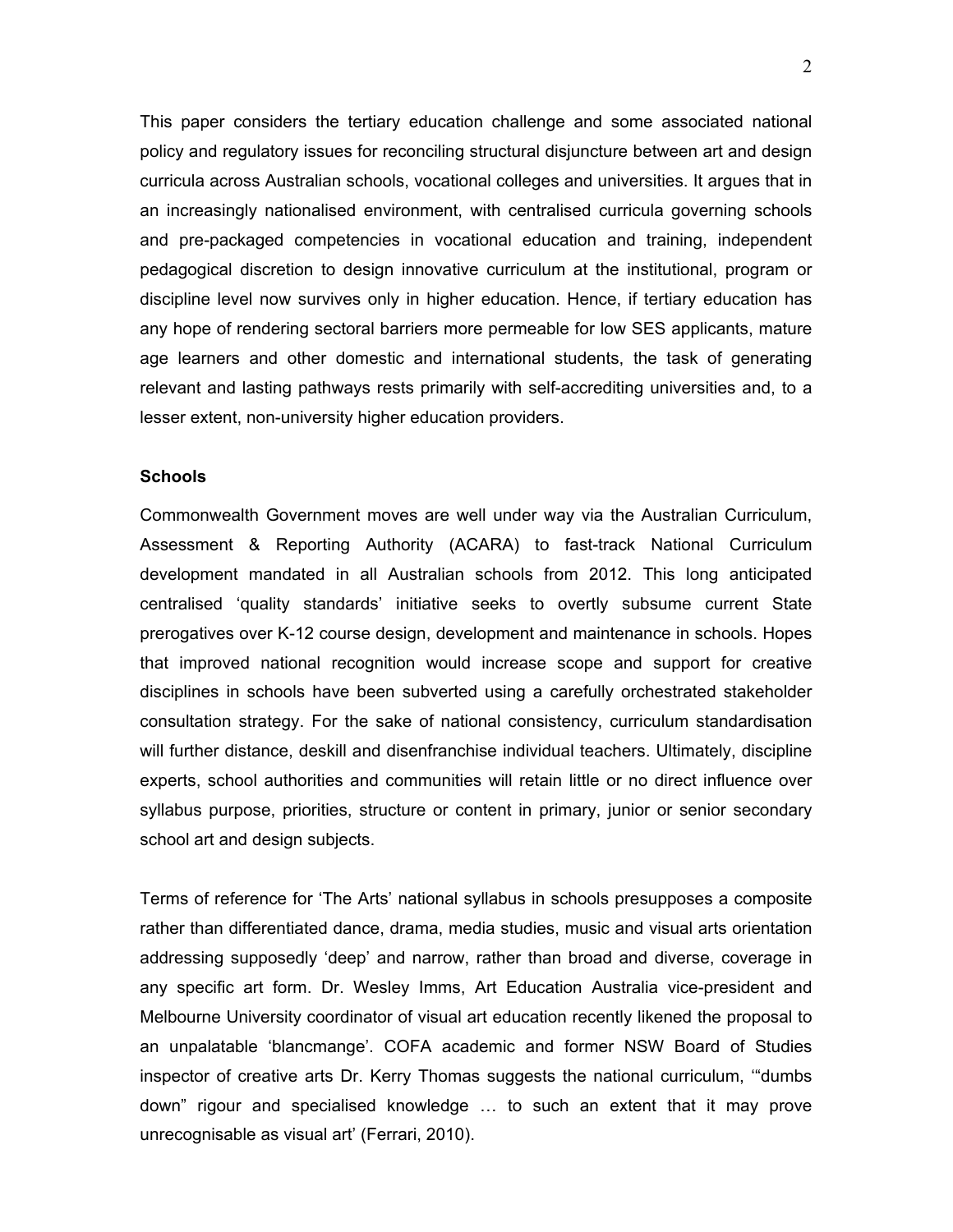As a countervailing trend that increased diversification over more than a decade, vocational principles and practices have very successfully been integrated into Australian secondary schools. In 2010 the National Centre for Vocational Education Research (NCVER) reports over 90% of senior secondary schools now offer VET units of competency or entire vocational qualifications. More than 40% of all Australian high school students participate in one or more VET in Schools initiatives, including close to 9% of these students undertaking a school-based apprenticeship or traineeship (NCVER, 2010[a]). The popularity and perceived value of VET in Schools in Australia compares favourably with international trends in the UK, Europe and the USA, especially as a mechanism for improving social inclusion, supporting educational engagement and increasing student retention (NCVER, 2010[b]).

### **Vocational Education & Training (VET)**

On a national scale, throughout the 1990s the move to introduce VET into schools was only one aspect of a comprehensive Commonwealth Government plan, initiated by the now defunct Australian National Training Authority (ANTA). The declared intent was to standardise and systemically take national control over content and delivery of vocational education and training. A key tactic was the progressive disempowerment of VET teachers and the enforced alignment of competing constituency interests via legislation and regulation. Public and private VET systems, providers and teachers in TAFE, community education and private institutions were initially invited, then coerced and ultimately compelled by legislation to comply with an increasingly prescriptive quality regime promulgated under the National Reform Agenda now enshrined in the Australian Quality Training Framework (AQTF). This regime progressively displaced accredited courses, dispensing with educational curricula altogether in VET in favour of instrumental National Training Packages mandated since 1995.

Training Package development, revision and maintenance became an industry driven process conducted at arms-length from VET providers and the pedagogical expertise of teachers and academics. The design of VET qualifications is now the sole purview of national consortia of Industry Skills Councils working on government contract to address labour market priorities. Minimal concession is made for the educational needs or expectations of learners or the mission of particular institutions. In a conscientious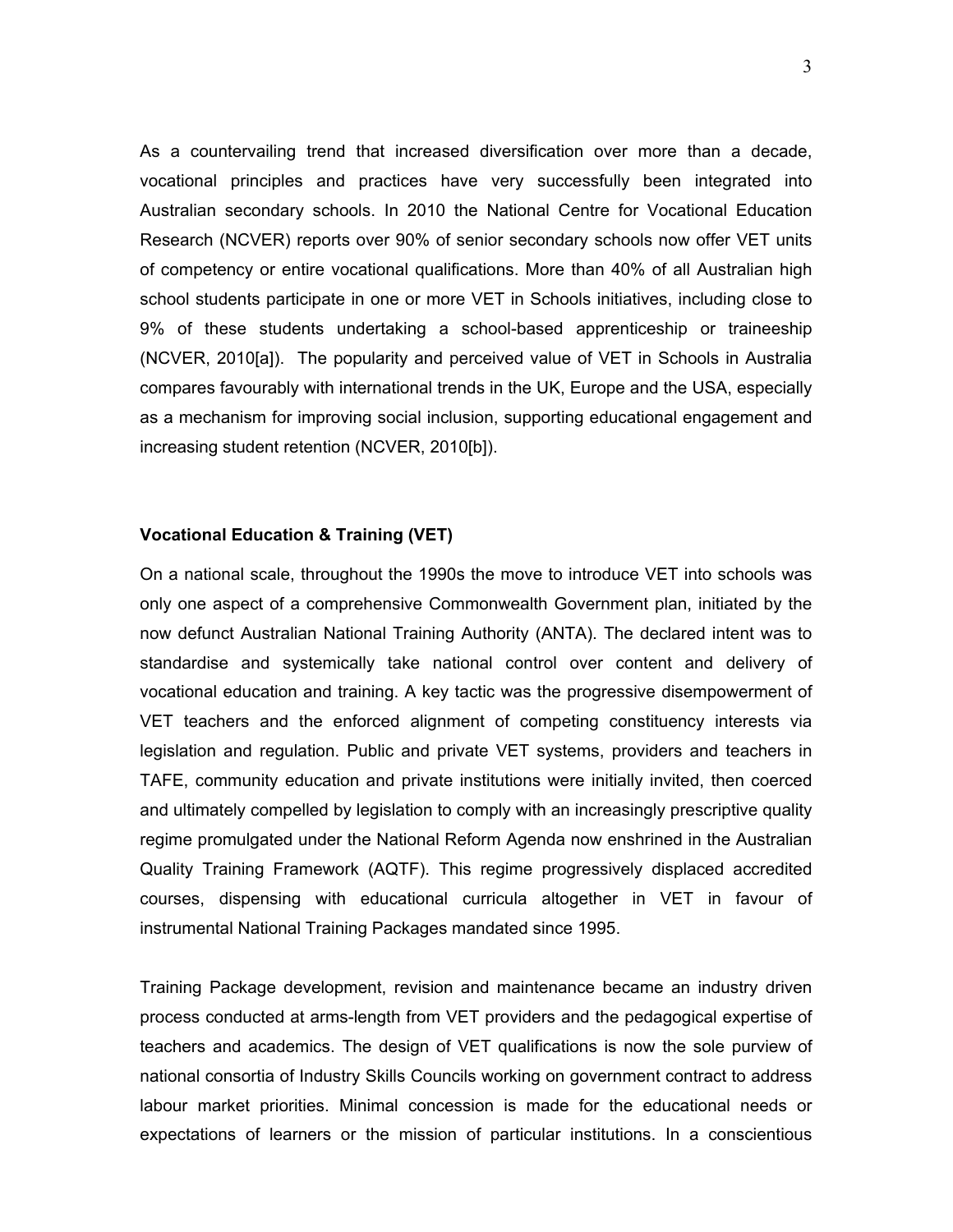campaign to redefine and redirect post-secondary vocational education, notions of 'training' replaced teaching, 'competency' replaced learning, 'packaging rules' replaced curriculum and on-the-job performance replaced pre-employment institutional preparation for career and life for those school leavers and others using VET to transition into work. Institutional attempts at college or course levels to enhance the scope or integrity of VET learning through educational 'value-adding' onto minimum training package requirements is frustrated in different state jurisdictions and generally thwarted or explicitly denied, especially in NSW.

Certificate II to Certificate IV employment outcomes in VET, including traineeship and apprenticeship programs, gained precedent over broader and longer term paraprofessional or academic considerations. Consequently, 2003 – 2007 saw static overall growth and a marked decline in completions of higher level VET diploma and advanced diploma qualifications in key disciplines including Education down 17.5% and Creative Arts down 14.3%. Council of Australian Governments (COAG) reaction was to negotiate a target to double higher VET diploma and advanced diploma completions between 2009 and 2020 (COAG, 2008), specified in a National Agreement for Skills and Workforce Development. By 2016 the Monash University Centre for the Economics of Education and Training (CEET) predicts a potential shortfall of over half a million diploma and advanced diploma qualified graduates based on anticipated growth in demand in professional and associate professional occupations (Shah and Burke, 2006). Asking 'What has been happening to vocational education and training diplomas and advanced diplomas?' Karmel concluded:

There is no doubt that graduates with diplomas and advanced diplomas do well in the labour market … on average better than those with lower-level VET qualifications, but typically not as good as that of university graduates … For a sizeable proportion … the (VET) qualification is a stepping stone to a degree … The policy challenge is to ensure that the position of diplomas and advanced diplomas is consolidated, by building up articulation arrangements with degrees where appropriate, and by improving the attractiveness of diploma and advanced diploma graduates for employers (NCVER, 2008).

Interestingly, explanation as to why VET diplomas and advanced diploma programs have declined so precipitously is largely absent from these analyses and predictions. There are many contributing factors. One chief reason relates to a very narrow Training Package interpretation of the Australian Qualification Framework (AQF) that unequivocally focused operational competencies at the 'supervisory' level in vocational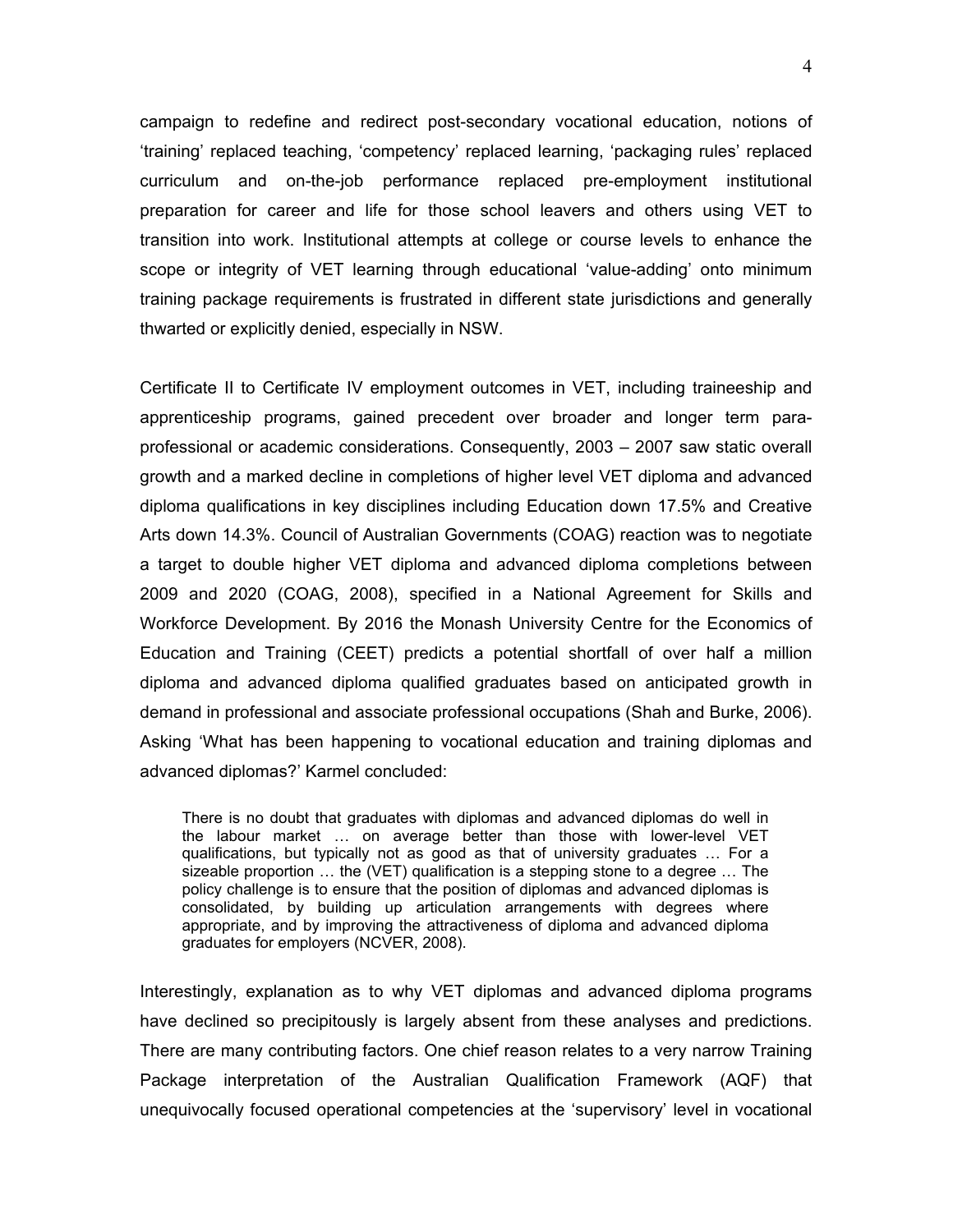diplomas, with advanced diploma outcomes predicated upon 'management' rather than specialist or advanced technical functions in industry.

Increasingly, restrictive jurisdictional interpretation of Training Package rules led to a virtual prohibition on qualification nesting, despite often repeated advice to the contrary from both professional and educational stakeholders. At diploma and advanced diploma level, this effectively denied essential underpinning knowledge and enabling skills being carried forward from lower VET awards. Entrenched lack of recognition undermined the development of higher order applied conceptual, aesthetic and technical capabilities required to achieve para-professional outcomes in fields such as design and digital media for example.

Consequences impacted earlier were more pronounced in private rather than public VET provision. But after fifteen years attrition across the board of specialist curriculum, content has impoverished and threatened to irrevocably undermine the occupational relevance of diploma and advanced diploma qualifications. That it should have taken fifteen years for the marked decline in diploma and advanced diploma graduates from VET to become apparent is simply a function of how long it took for previously accredited content-rich, curriculum-based diploma and advanced diploma programs in specialist fields to be systematically refused reaccreditation and work their way out of the VET system to be replaced (or not) by more narrowly defined training package qualifications. Accompanying this attrition of high level VET curricula, many previously robust and mutually productive articulation agreements between VET and higher education institutions were retired, with the notable exception of those continuing to operate internally within dual sector universities.

## **Higher Education**

From 2001 commitment to preserving and building upon unique para-professional curricula at AQF diploma and advanced diploma levels gave impetus in both public and private registered training organisations in VET to seek re-registration as non-selfaccrediting higher education providers offering their own externally accredited degrees, many with nested diploma and associate degree awards. Growth in the number and profile of dual VET and higher education providers followed, along with the motivation to forge and safeguard meaningful pathways between general outcomes-based learning in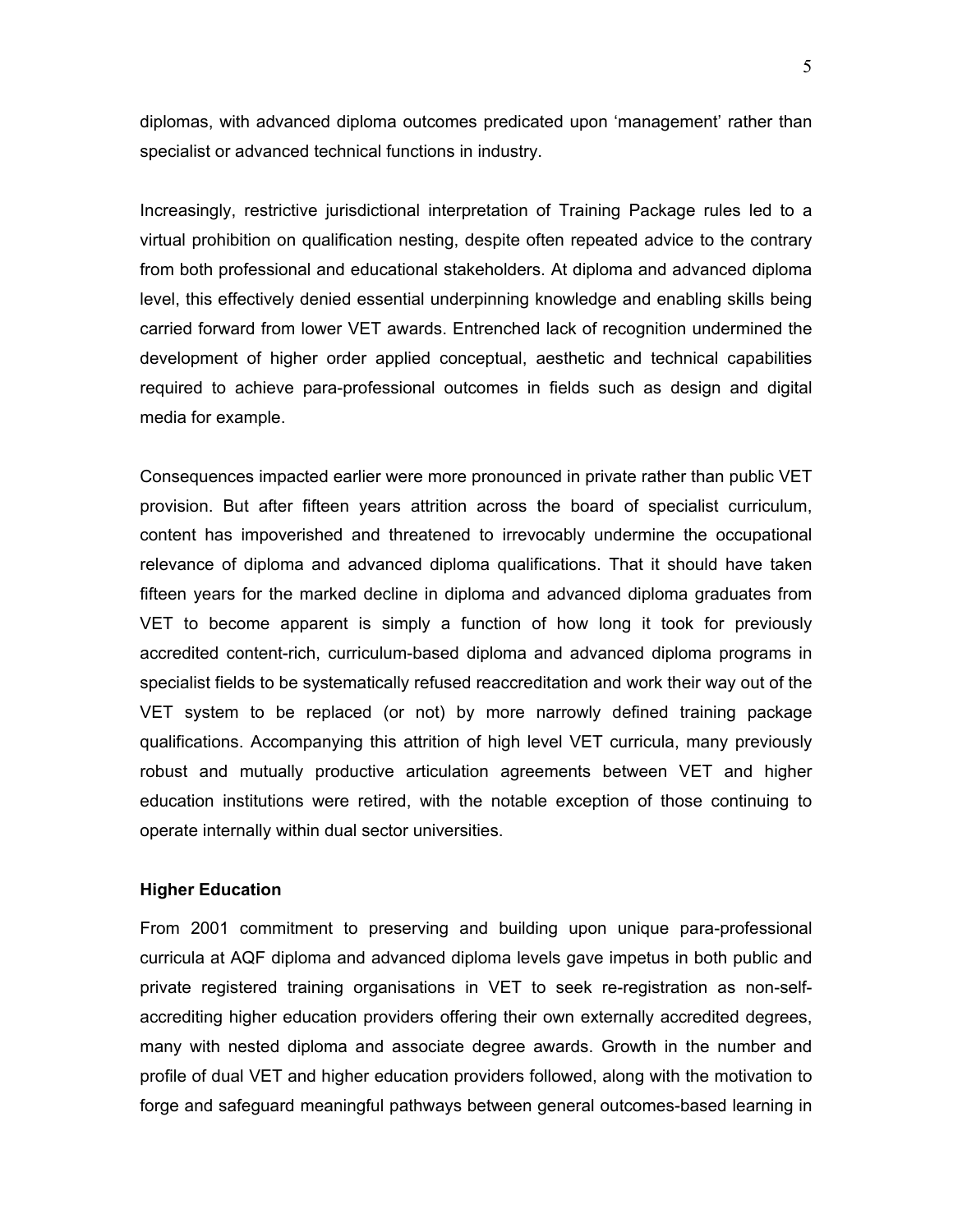schools, applied competency-based training in VET and merit-based academic studies in higher education.

In this context, serious difficulties persisted around articulation, recognition of prior learning, credit transfer and advanced standing between different programs, institutions and sectors. The crux of these difficulties is likened to trying to compare 'apples' and 'oranges', where the apparent similarities are confounded by the inherent incompatibility of different pedagogical constructs and outputs. The educational challenge of establishing 'equivalency' of learning outcomes involves finding ways and means of juicing the different fruit from each sector, in order to mix an appropriate splash of school sweetness with a twist of vocational tang, adding just the right amount of higher education zest to sustain adult learners and ultimately deliver the promised graduate attributes to individuals, industry and the community at large.

Enthusiasm for bridging sectoral divides in education has generated various transitional models such as those mapped for the federal government in a report on University Credit for School Students. This survey reviewed options open to Australian senior secondary students to study university units at school for credit. It reflects '… a worldwide trend towards framing all of education in terms of lifelong learning with a concomitant blurring of boundaries between educational sectors … recognising that able Australian school students need, and deserve the stimulation of challenging advanced study' (Figgis, Parker, Bowden, Money & Stanley, 2002). The 'demonstrable benefits' of school to university affiliations were found to be '… available to some students but denied to most', indicating a need for '… sustained (learning) conversation and information sharing within and between higher education and school education sectors'.

As a case in point, Deakin University is currently engaged in dialogue with seven Victorian schools over a proposed extension of its associate degree programs in arts, business or science to be offered from 2011 in two purpose-built school-based learning centres. Learning and teaching in these centres is intended to facilitate student engagement and support retention in the transition between school and university. Satisfactory achievement of part or all of an associate degree via 'Year 13' studies conducted by university staff at school centres located in low SES districts will guarantee entry to a Deakin degree program with credit and up to 18 months advanced standing (Trounson, 2010).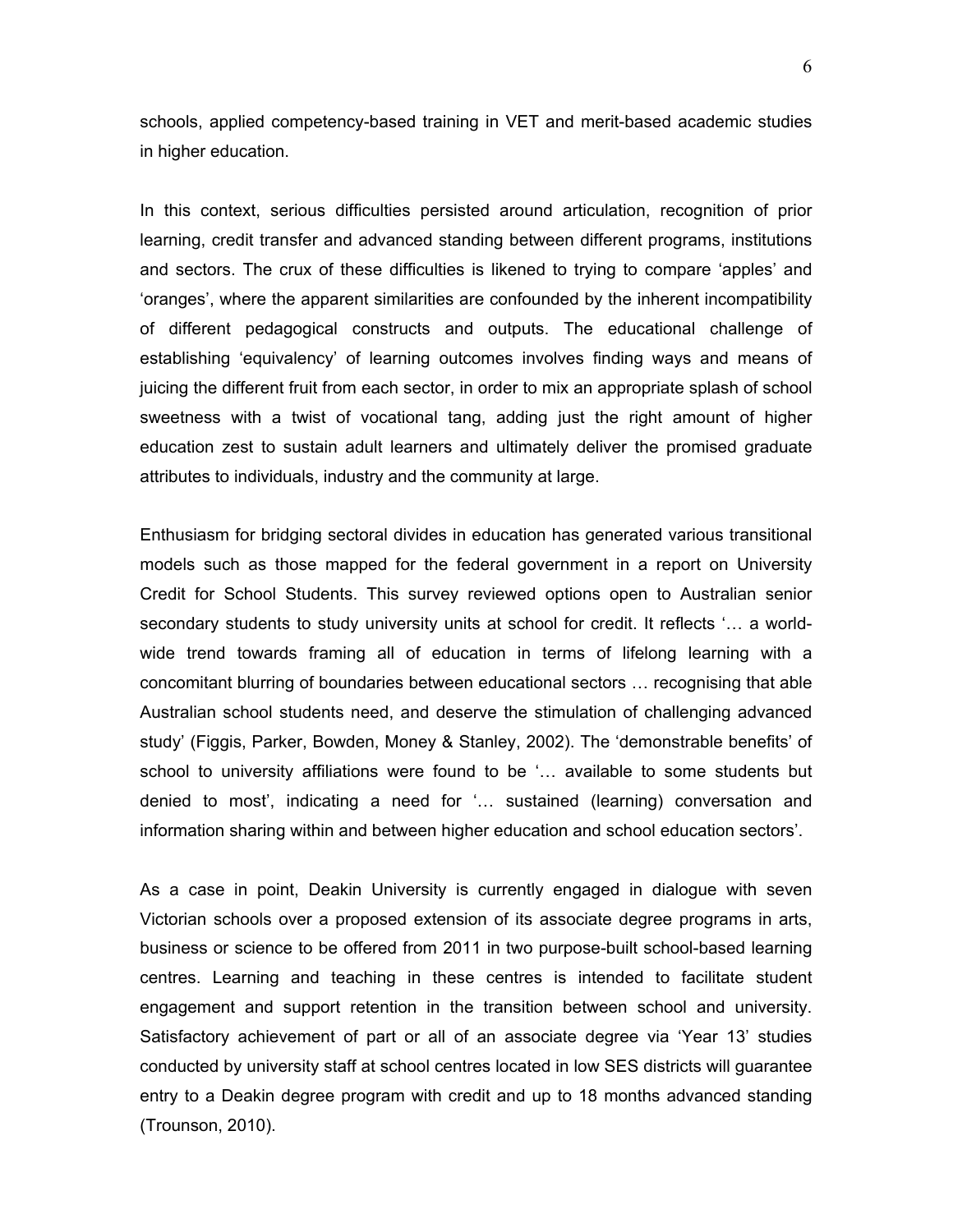For transitioning between VET and higher education, and delivering more coherent and productive learning pathways, dual sector providers are considered best placed to reconcile the inherent disjuncture between the dictates of competency-based training and the goals of higher level outcomes-oriented programs of further education. Dual sector providers are thought to have the internal insight, experience and incentive to not only make informed pedagogical comparisons between different learning and teaching modes, course content and assessment requirements, but also the expertise to devise 'reasonable adjustments' for accommodating differences in purpose, scope and level of student achievement. In theory, dual sector providers have the organisational capacity to readily identify and fill gaps, incorporating additional support and mentoring of students from various backgrounds who are attempting to navigate between quite difference VET and higher education learning demands and teaching expectations.

Pointing to 8% fewer VET graduates entering higher education in 2009 as 'a real worry', Lisa Wheelahan of the LH Martin Institute for Higher Education Leadership at the University of Melbourne confirms that distinctions between the sectors are indeed blurring. She highlights the crucial function of the diploma and advanced diploma level qualifications in facilitating school and VET student aspirations to access higher level studies. She also commends the demonstrable capacity built up by dual sector university providers since 2001, doubling their enrolments from 9% to 18% by 2008 compared to a rise of only two percentage points from 7% to 9% in single sector universities for the same period. Better performance of dual sector university providers is attributed to their wider institutional remit and structural advantages over single sector VET and higher education providers whereby '… they can accredit their own qualifications … [offer] guaranteed places … [and] support student transition by facilitating collaboration … over curriculum and teaching and learning … getting staff together and reworking curriculum in both sectors so it is more coherent' (Wheelahan, 2010).

June 2010 saw the release of a discussion paper on Dual-Sector University Cohesion, prepared by the University of Ballarat and Swinburne University of Technology (UB & SUT, 2010). This is part of the Dual-Sector Collaboration Project funded by DEEWR from the Diversity and Structural Adjustment Fund. The paper very clearly outlines a number of curriculum and logistical strategies for better correlating tertiary education study options, albeit discussed in the context of five (5) combined public university and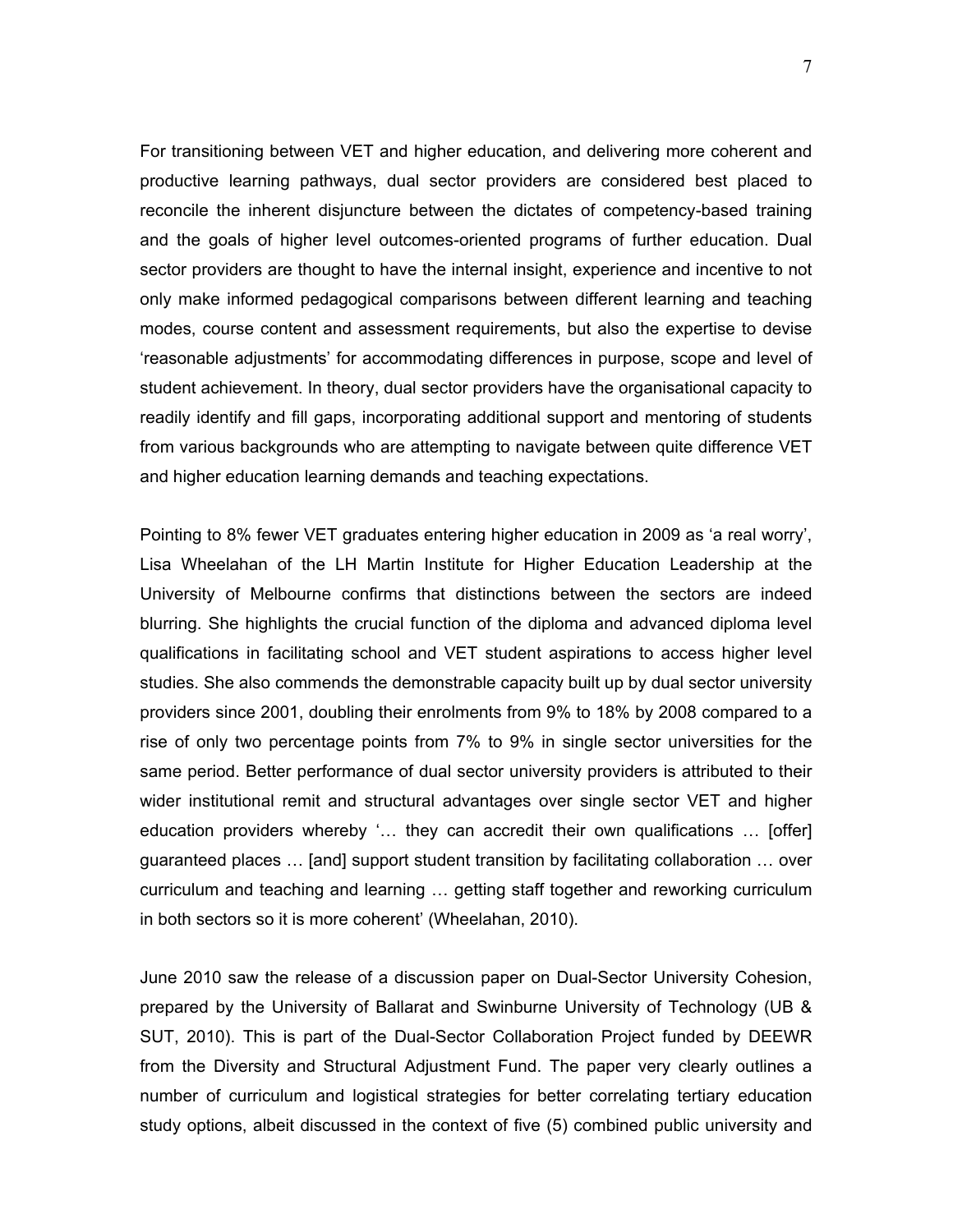TAFE entities. Referring to the International Standard Classification of Education framework used by the Organisation for Economic and Cooperative Development (OECD ISCED), this analysis of tertiary education corroborates the importance of AQF diploma, advanced diploma and associate degree qualifications noting, '…significant overlap in either or both the academic content and intended outcomes of these awards … (aligned) within the first one or two years of the Bachelor degree'.

Before reflecting on how curriculum redevelopment of diplomas, advanced diplomas and associate degrees might underpin a healthy tertiary education sector, it is worth noting that dual sector activities involving some combination of school and/or VET with higher education programs, pathways, articulation and credit transfer are by no means predicated upon or indeed restricted to the public sector prerogatives of TAFE or the universities. Overarching national standards now govern all tertiary education curriculum development and accreditation encapsulated in three primary regulatory instruments including:

- Australian Qualifications Framework (AQF)
- Australian Quality Training Framework (AQTF)
- National Protocols for Higher Education Approval Processes (National Protocols)

For national recognition purposes of both public and private providers, the AQF differentiates all senior school, vocational and higher education qualifications in Australia. Similarly, the AQTF mandates training packages (in lieu of curriculum) in VET, while the National Protocols determine parameters for Higher Education. Within these interlocking frames of reference vocational and higher education providers can, and do, offer a wide range of certificate, diploma and degree qualifications in various non-TAFE and non-university contexts. These include private, not-for-profit, community, enterprise and corporate providers, all with vested interests in the future shape of tertiary education. This suggests many more organisational models and diverse curriculum options are available for stimulating '…creative development of new forms of tertiary education' as described by the University of Ballarat and Swinburne University of Technology. However, the critical difference to be kept in mind is that non-universities are also by definition non-self accrediting institutions. Therefore, non-government providers are somewhat more constrained than the universities when it comes to the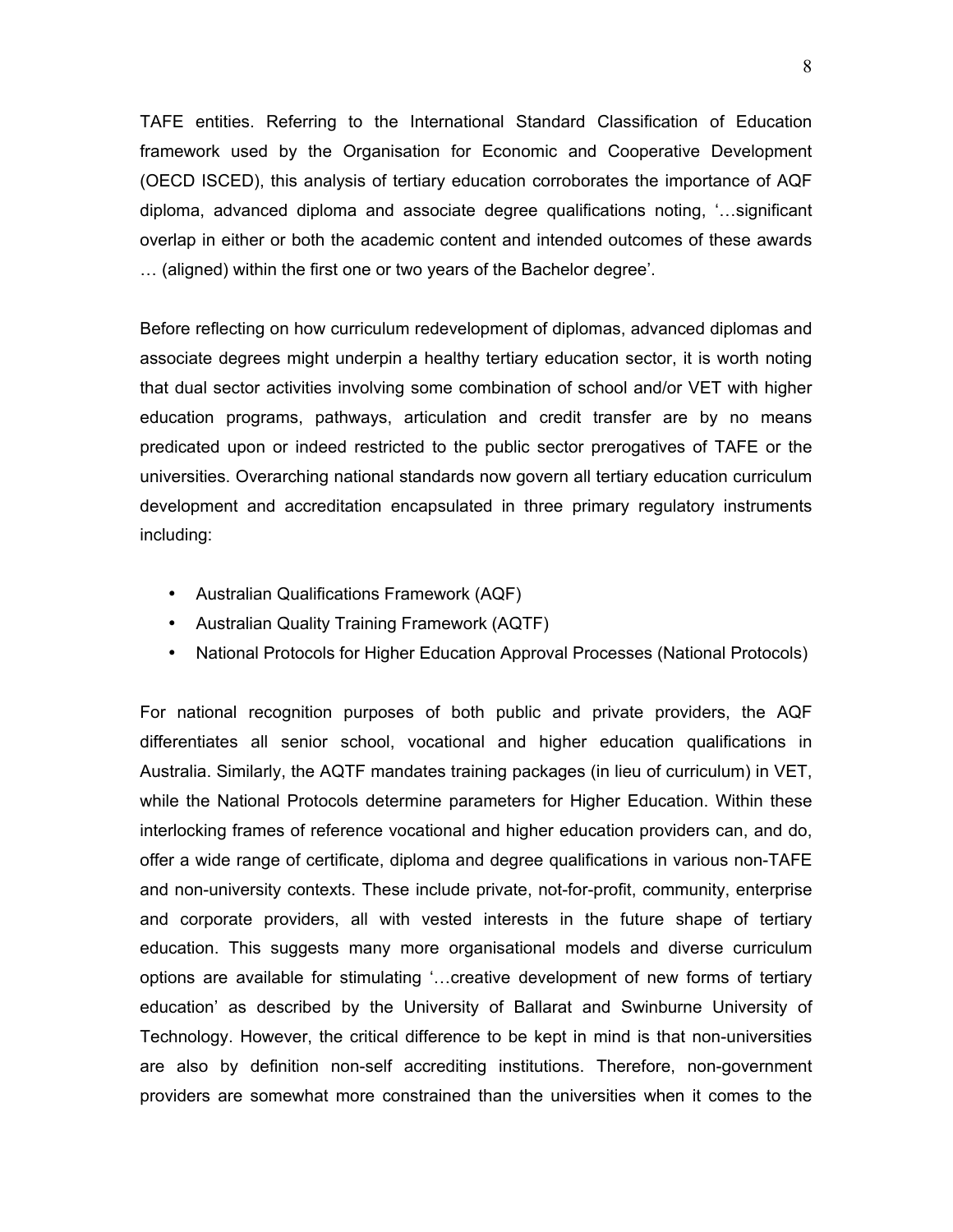development and delivery of customised programs of higher education at diploma or associate degree levels.

Nevertheless, for all concerned with tertiary education, the trick is to identify the most fruitful approach for dealing with what can be extremely challenging cross-sectoral complications. Dual-sector universities and other providers freely admit the many frustrations and inefficiencies involved in dealing with two irreconcilable external compliance regimes governing VET and higher education. The 'maze' of conflicting goals, competing obligations and duplicated reporting responsibilities persistently threatens to undermine the viability of institutional '…mission and plans, organisational structures, academic board dynamics, administrative and corporate support for collaborative educational programs, as well as staffing, personnel and industrial issues [that] must somehow comply with differing Federal, State and Territory Government requirements' (UB & SUT, 2010).

As such, initial optimism for a single Tertiary Education Quality and Standards Agency (TEQSA) overseeing both higher education and VET is flagging. Scepticism mounts over whether a new, largely inexperienced audit authority at national level can or will even attempt to reconcile cross-sector and cross-jurisdictional regulatory contradictions and dislocation any time soon.

So what is to be done?

Having worked in schools, TAFE, private VET colleges, independent higher education providers and public universities across multi-sector, multi-jurisdictional contexts for the creative industries, I believe the single most direct and constructive way forward into tertiary education is to dispense with sectoral and multi-institutional preoccupations altogether, wherever possible.

Universities have at their disposal an opportunity to take full advantage of their selfaccrediting status by focusing on nested, discipline-specific curriculum development of diploma and associate degree qualifications under the AQF. While dissent exists over recent efforts to 'strengthen' the AQF, the diploma and associate degree descriptors clearly acknowledge these qualifications as a legitimate 'pathway to further learning'. By strategically re-evaluating the potentiality of the diploma, and more particularly associate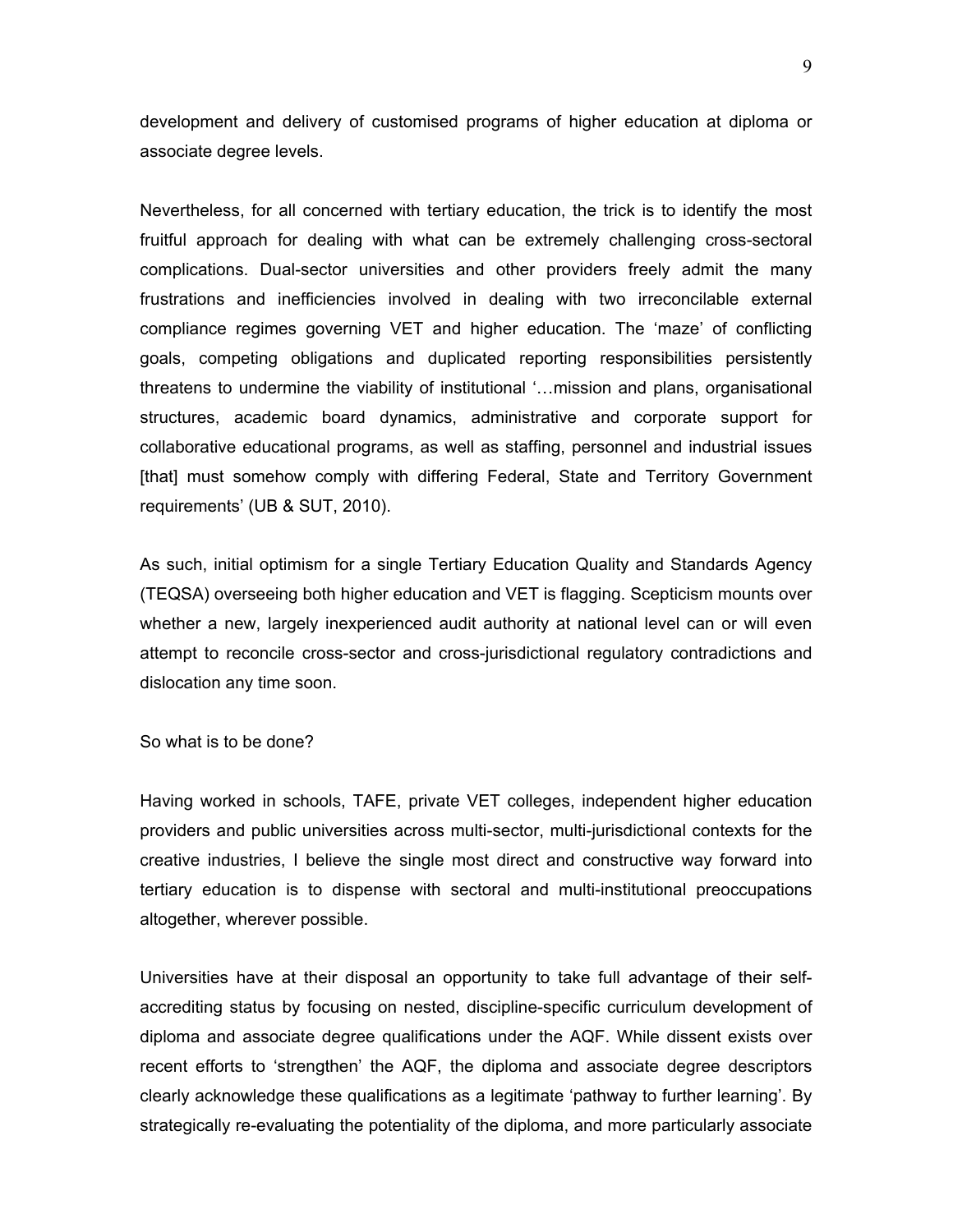degree awards in higher education, it seems feasible that the emerging parameters of national school curricula and the shortfall between narrowly defined vocational training packages might be readily bridged. Flexible alternate entry options into coherent higher education qualifications can be generated without universities necessarily needing to change their status or negotiate formal articulation agreements at the institution-toinstitution level with any specific VET or school organisation or system.

Curriculum developers inside self-accrediting university faculties could review and map national school curriculum outcomes and those training package components relevant to their field. This contextual research would serve as a precursor to revisiting and/or reinventing undergraduate program design to include specialised nested and/or stand alone diploma and associate degree qualifications for internal accreditation as higher education awards owned by the university. Within the university such awards would offer reliable foundational pathways and guaranteed alternative entry, built on selected school or VET outcomes, which specifically privilege the aspirations of potential students from a wide range of backgrounds. Such students would have a direct sight line into the university's art, design and media degrees using what the OEDC considers are custom designed 'short duration tertiary programs'.

There would be little or no need to disrupt the academic coherence of existing three or four year Bachelor degrees. Direct entry on merit via ATAR, TER or ENTER is unchanged. Rather the diploma and associate degree awards would exist as parallel offerings with internal equivalency, coexisting and potentially intersecting with the relevant degree in second year after satisfactory completion or partial credit for up to one and a half years of preparatory study that is customised to suit those targeted applicants not otherwise eligible for direct entry into the standard Bachelor degree. The matter of where or how applicants gained underpinning knowledge or skills, or indeed where or how such university preparation or bridging programs might be delivered then becomes a logistical rather than pedagogical issue, not necessarily contingent upon signed agreements with external school or VET providers.

In future, university-based units or courses from these pathway programs might promote explicit correlation with selected senior secondary school outcomes of relevant subjects in new national school curricula and/or targeted units or clusters of competencies in relevant training packages. Underpinning or enabling units or courses from these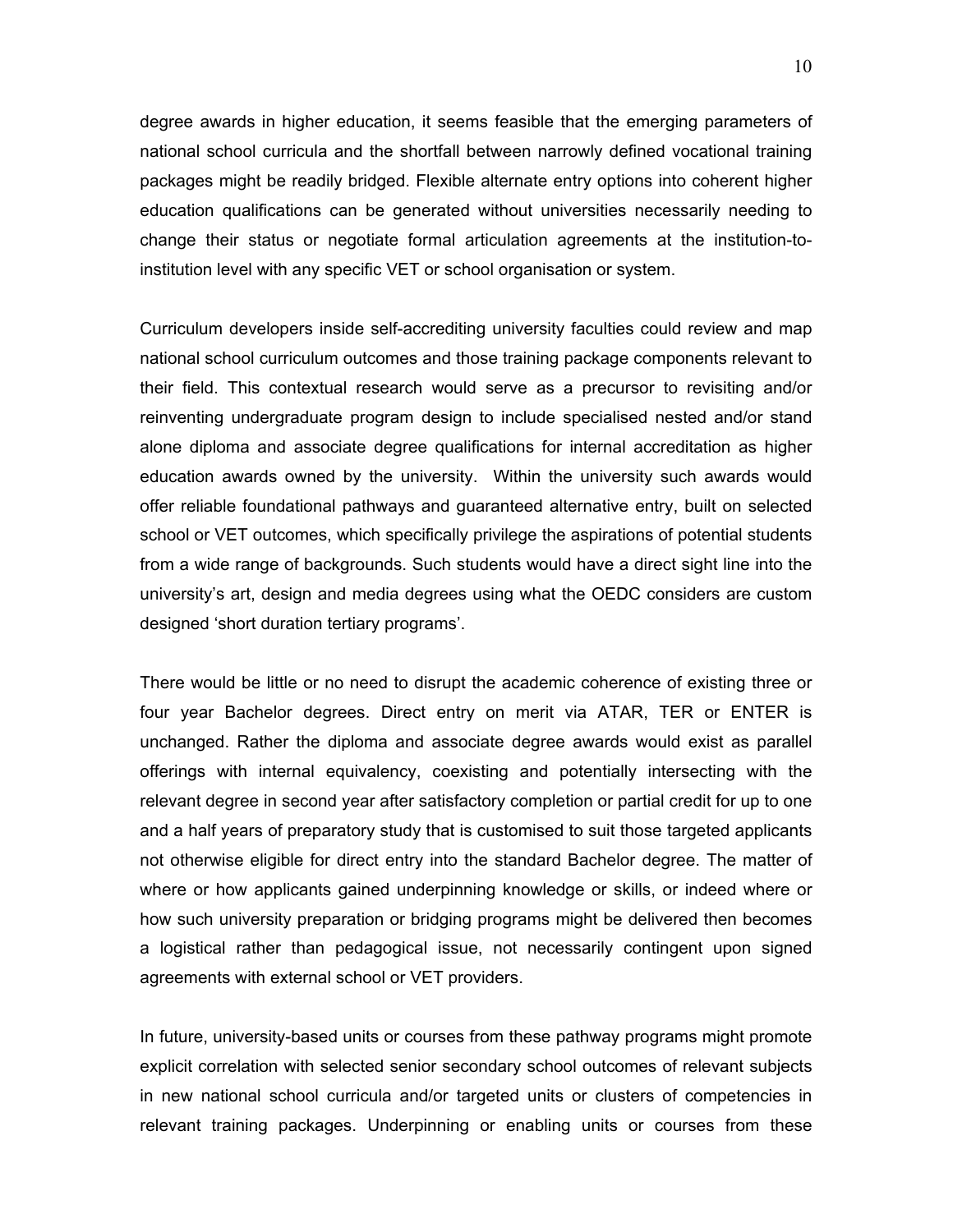university pathway programs could be open to school age students to complete in or out of school time as non-award studies. Such curriculum components would be clearly identified as designated studies that readily facilitate recognition of prior learning, credit transfer and potential advanced standing for applicants seeking enrolment into the university's own diplomas or associate degrees. Students from any Australian school or VET provider having achieved the relevant national curriculum subjects or national training package units of competency or awards would therefore be eligible to apply for alternate Bachelor degree entry via these tertiary university preparation pathways.

The university retains full control over preparatory pathways and award integrity with relatively open access into its programs using purpose-designed curriculum components that acknowledge relevant prior learning achieved by each applicant. This approach enables university diploma and associate degree coursework to address core academic concerns and applied professional capabilities deemed necessary by the faculty to integrate key threshold concepts – thus ensuring satisfactory transition from pathway programs into final stages of mainstream Bachelor degrees.

There would be no compulsion for a self-accrediting university to become a dual sector provider by registering or seeking to behave as a Registered Training Organisation. There would be no need to deliver training package qualifications, no need to comply with the vocational AQTF and no need to enter into binding articulation agreements with public or private third party providers, in either the VET or schools sectors. Furthermore, an increase in open access to university specific pathways designed along these lines would substantially contain and help manage academic risk, while permitting tertiary education pathway enrolments and advanced standing to be handled through standard university student recruitment and administration channels.

At discipline level, the curriculum development task would involve an extra step to come to terms with the content and outcomes of national school curricula and training package competencies in the field. In-principle advice may be sought from secondary and vocational experts as well as university academics teaching in the degree to inform curriculum design of the specialist diploma and associate degree pathways. Practicebased learning can be aligned with foundation academic, technical and visual literacy units or courses in art, design and media to establish a reliable platform for scaffolding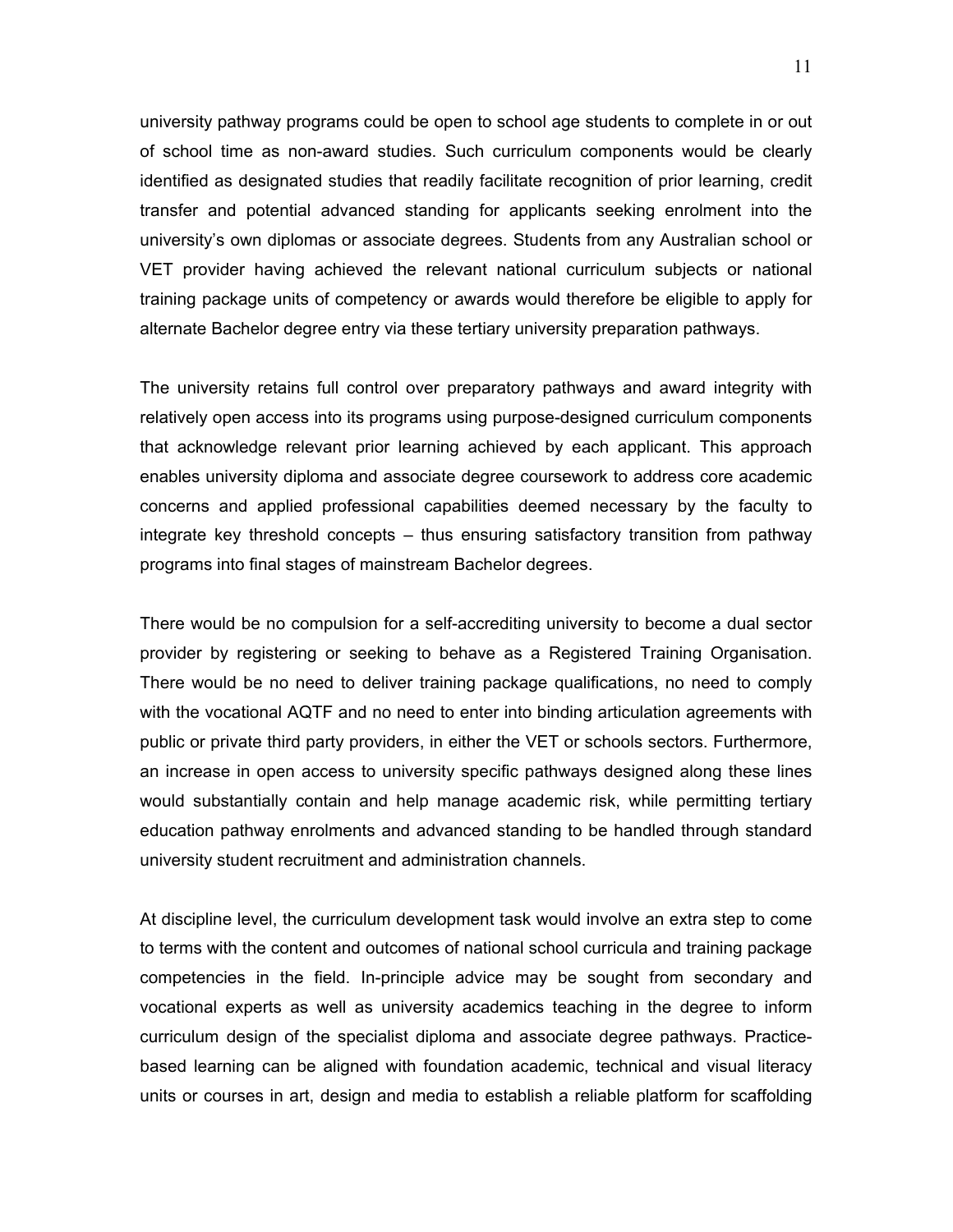into the higher order creative and cognate learning required to achieve a Bachelor degree.

#### **Conclusion**

This paper looked at circumstances within which tertiary education is mooted for expansion in Australia with particular reference to differing prerogatives in schools, VET and higher education. A curriculum development scenario is outlined that argues particular advantages for self accrediting universities to create 'short duration tertiary programs', at AQF diploma and associate degree levels, as relevant and reliable mechanisms for facilitating improved student access to higher education.

In future such curricula, designed and developed within the university, could readily aim to provide foundation programs and pathways that acknowledge national school curricula and/or national training package outcomes in VET. In doing so, universities could provide leadership and take carriage of tertiary education transition arrangements. Except where it serves clear marketing or logistical purposes, the curriculum approach for higher education diploma and associate degree offerings would largely relieve universities of both the obligations and risks associated with negotiating and maintaining institution-to-institution articulation agreements across multiple organisations and jurisdictions in the school and VET sectors.

Focusing curriculum development on the scaffolding of student learning from school and VET into university suggests that pedagogical tensions between intrinsic values and instrumental outcomes in creative arts education could be ameliorated. Ideally, students from low SES and other non-academic backgrounds may view such alternate entry to university more positively if the enabling programs better accommodated their past experience, current needs and future aspirations and overtly set about inducting them into the adult learning requirements in university. This involves helping to fill identified gaps in prior knowledge and skills, and modelling strategies for successful engagement with discipline specific threshold concepts in supportive learning environments.

The foregoing discussion differentiates 'means' and 'ends' in preparing for tertiary education. From a pedagogical perspective, it offers a pragmatic strategy for satisfying shared educational aspirations designed to benefit individuals, universities and the community. It places value on the principle of tertiary education in terms of what Dewey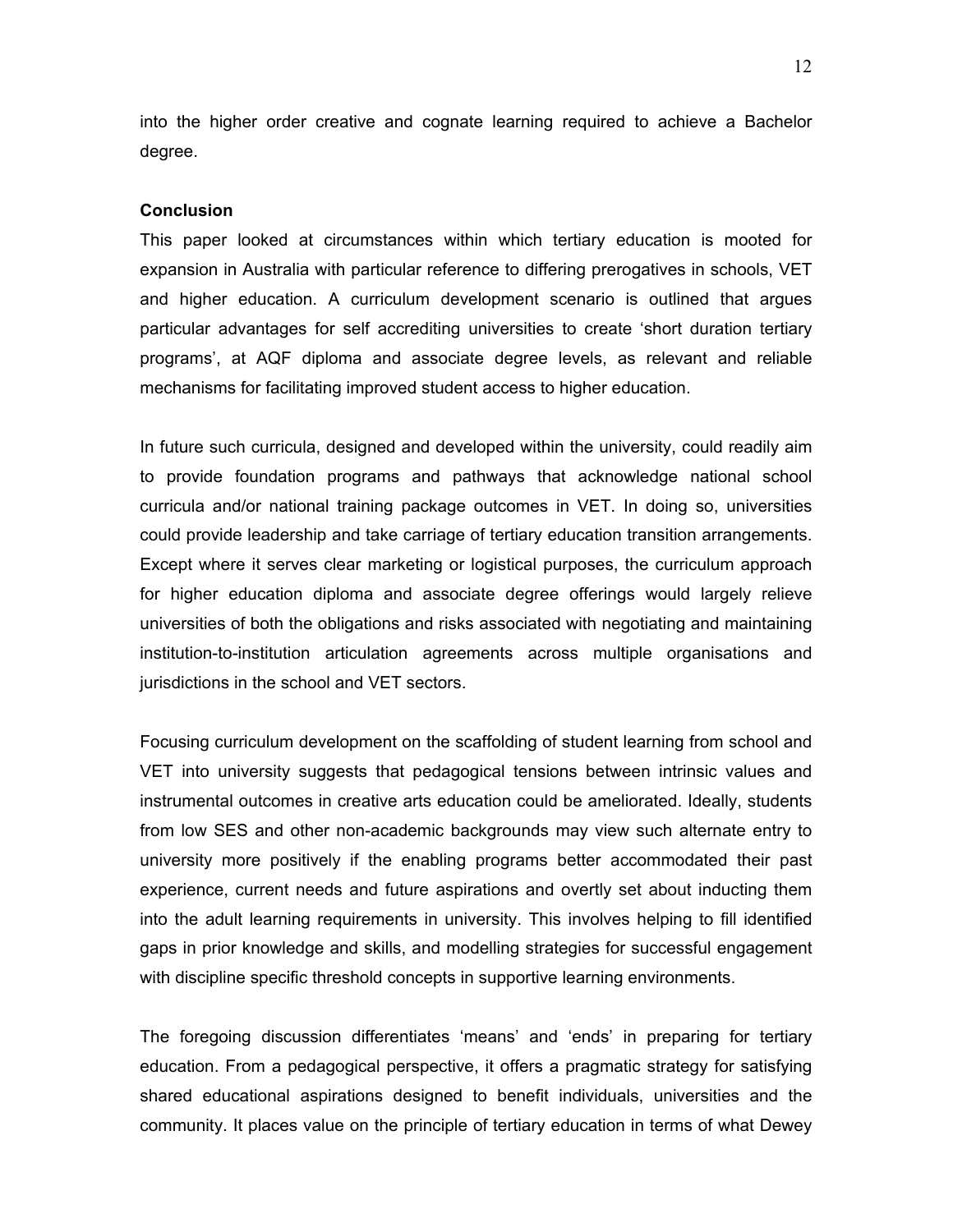called 'ends-in-view' (Hickman & Alexander, 1998). It aims to draw on professional insight into national curriculum in schools and competency-based training in VET to bring informed 'practical judgement' to bear on the scaffolding of foundational creative arts curriculum development in the university. Action taken to create higher education diploma and associate degree pathways indicates a need for flexible and customised learning and teaching strategies that recognise the merit of improving school and VET student access to higher education outcomes, while avoiding unnecessarily subjecting applicants to mediation or compromise of their futures by competing sector prerogatives or interests.

By potentially alleviating cross-sectoral complications and hopefully limiting potentially negative consequences for university administration or governance, this approach provides valid 'means' for increasing the participation of low SES students, thereby boosting potential Bachelor degree achievement by more adult learners. These 'ends' are immediately achievable and relevant for tertiary education, notwithstanding ongoing sectoral uncertainty and delay around Commonwealth policy, regulatory and compliance frameworks for national coordination of senior and post-secondary education.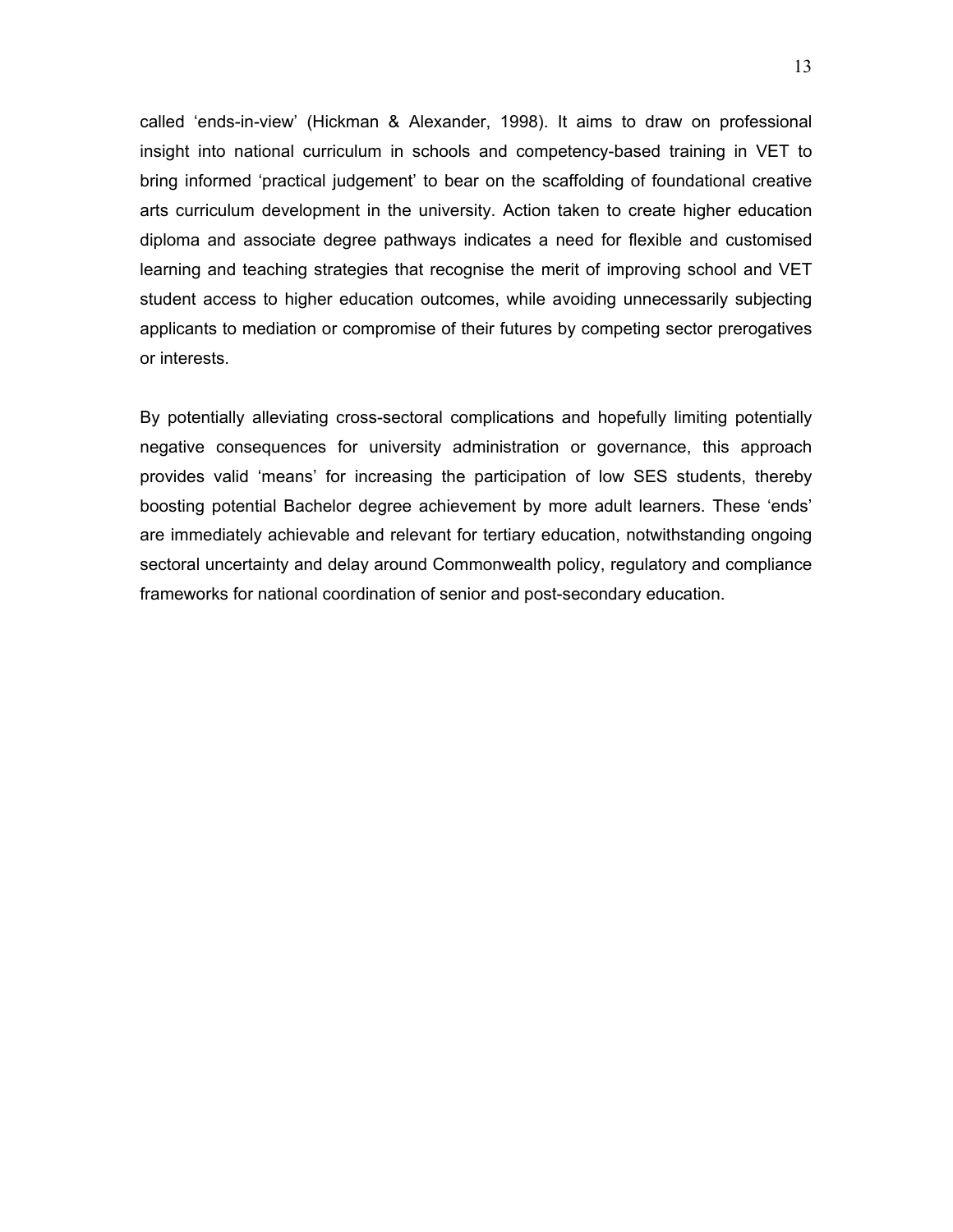### **References:**

- COAG (2008) 'National Agreement for Skills & Workforce Development', *Intergovernmental Agreement on Federal Financial Relations* http://www.coag.gov.au/intergov.agreements/federal\_financial\_relations/docs/IG A\_FFR\_ScheduleF\_National\_Skills\_and\_Workforce\_Development\_National\_Agr eement.pdf
- Dewey, J (1934) 'Art as Experience' in Boydston, J.A. (ed) (1981) *Later Works, 1925- 1953*, Carbondale: Southern Illinois University Press.
- Ferrari, J. (2010) 'Visual Art to Lose Special Focus', *The Australian*, 11 June 2010, page 8.
- Figgis, J. et al (2002) 'University Credit for School Students Report 03/01', Evaluations and Investigations Programme Research, Analysis and Evaluation Group: DEEWR (previously DEST) http://www.dest.gov.au/sectors/higher\_education/publications\_resources/other\_p ublications/university\_credit\_for\_school\_students.htm#
- Hickman, L. & Alexander, T. (eds) (1998) *The Essential Dewey: Volume1 Pragmatism, Education, Democracy,* Bloomington: Indiana University Press.
- Karmel, T. (2008) 'What has been Happening to Vocational Education and Training Diplomas and Advanced Diplomas', Adelaide: NCVER. Conference paper presented to the National Senior Officials Committee, October 2007.
- Land, R., Cousin, G., Meyer, J. & Davies, P. (2005) 'Threshold Concepts and Troublesome Knowledge (3): Implications for Course Design and Evaluation', in Rust, C. (ed)*, Improving Student Learning − Equality and Diversity, Proceedings of the 12th Improving Student Learning Conference.* Oxford: OCLSD.
- Land, R., Meyer, J. & Smith, J. (eds) (2008) *Threshold Concepts within the Disciplines*, Rotterdam: Sense Publishers. [Educational Futures: Rethinking Theory and Practice, Michael Peters (ed), volume 16]
- Meyer, J. & Land, R. (2003) C.Rust (ed) 'Threshold Concepts and Troublesome Knowledge – Linkages to Ways of Thinking and Practising' in *Improving Student Learning – Ten Years On*. Oxford: OCSLD.
- Meyer, J. & Land, R. (2005) 'Threshold concepts and troublesome knowledge (2): Epistemological Considerations and a Conceptual Framework for Teaching and Learning', *Higher Education*, 49(3), 373-388.
- NCVER (2010a) 'VET in Schools Now Integral', *Insight* 38, http://www.ncver.edu.au/newsevents/insight/issue38/22198.html
- Further VET in Schools information is available from: http://www.ncver.edu/students/31012.html
- NCVER (2010b) 'VET in Schools: A UK perspective', *Insight* 38, http://www.ncver.edu.au/newsevents/insight/issue38/22199.html